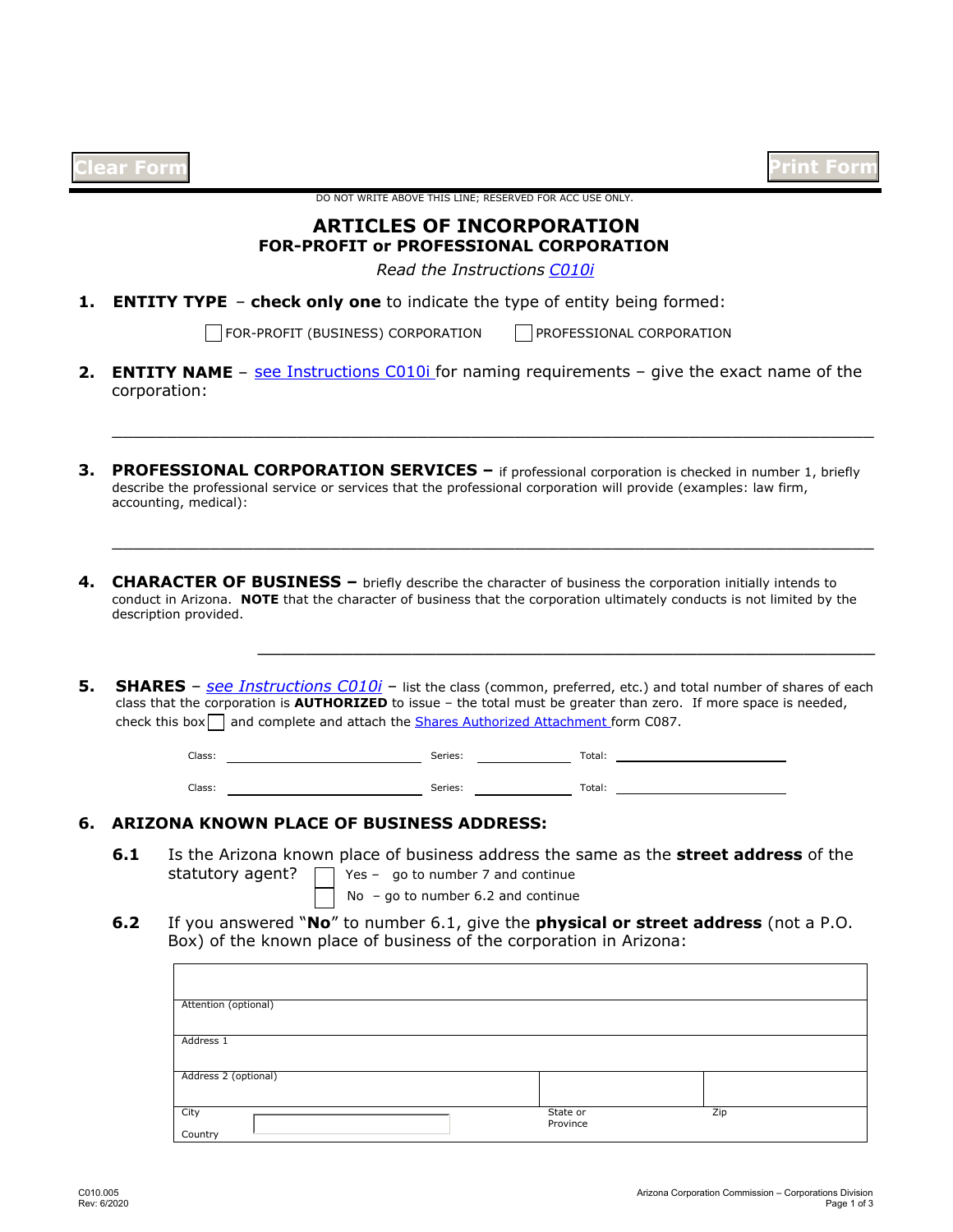| 7. DIRECTORS - list the name and business address of each and every Director of the<br>corporation. If more space is needed, check this box $\Box$ and complete and attach the Director<br>Attachment form C082. |                      |     |                      |                      |                      |     |
|------------------------------------------------------------------------------------------------------------------------------------------------------------------------------------------------------------------|----------------------|-----|----------------------|----------------------|----------------------|-----|
|                                                                                                                                                                                                                  |                      |     |                      |                      |                      |     |
| Name                                                                                                                                                                                                             |                      |     | Name                 |                      |                      |     |
| Address 1                                                                                                                                                                                                        |                      |     | Address 1            |                      |                      |     |
| Address 2 (optional)                                                                                                                                                                                             |                      |     | Address 2 (optional) |                      |                      |     |
| City<br>$\blacktriangledown$<br>Country                                                                                                                                                                          | State or<br>Province | Zip | City<br>Country      | $\blacktriangledown$ | State or<br>Province | Zip |
| Name                                                                                                                                                                                                             |                      |     | Name                 |                      |                      |     |
| Address 1                                                                                                                                                                                                        |                      |     | Address 1            |                      |                      |     |
| Address 2 (optional)                                                                                                                                                                                             |                      |     | Address 2 (optional) |                      |                      |     |
| City<br>$\mathbf{r}$<br>Country                                                                                                                                                                                  | State or<br>Province | Zip | City<br>Country      | $\blacktriangledown$ | State or<br>Province | Zip |
| Name                                                                                                                                                                                                             |                      |     | Name                 |                      |                      |     |
|                                                                                                                                                                                                                  |                      |     |                      |                      |                      |     |
| Address 1                                                                                                                                                                                                        |                      |     | Address 1            |                      |                      |     |
| Address 2 (optional)                                                                                                                                                                                             |                      |     | Address 2 (optional) |                      |                      |     |
| City<br>$\blacktriangledown$<br>Country                                                                                                                                                                          | State or<br>Province | Zip | City<br>Country      |                      | State or<br>Province | Zip |

| <b>STATUTORY AGENT</b> – see Instructions C010i<br>8. |                                                                                                                             |       |     |                                         |                                           |       |     |  |
|-------------------------------------------------------|-----------------------------------------------------------------------------------------------------------------------------|-------|-----|-----------------------------------------|-------------------------------------------|-------|-----|--|
| 8.1                                                   | REQUIRED - give the name (can be                                                                                            |       |     |                                         | 8.2 OPTIONAL - mailing address in Arizona |       |     |  |
|                                                       | an individual or an entity) and <i>physical</i><br>or street address (not a P.O. Box) in Arizona<br>of the statutory agent: |       |     | of statutory agent (can be a P.O. Box): |                                           |       |     |  |
|                                                       |                                                                                                                             |       |     |                                         |                                           |       |     |  |
|                                                       | Statutory Agent Name (required)                                                                                             |       |     |                                         |                                           |       |     |  |
| Attention (optional)                                  |                                                                                                                             |       |     | Attention (optional)                    |                                           |       |     |  |
| Address 1                                             |                                                                                                                             |       |     | Address 1                               |                                           |       |     |  |
| Address 2 (optional)                                  |                                                                                                                             |       |     | Address 2 (optional)                    |                                           |       |     |  |
| City                                                  |                                                                                                                             | State | Zip | City                                    |                                           | State | Zip |  |
| 8.3                                                   | REQUIRED - the <b>Statutory Agent Acceptance</b> form M002 must be submitted along with<br>these Articles of Incorporation. |       |     |                                         |                                           |       |     |  |